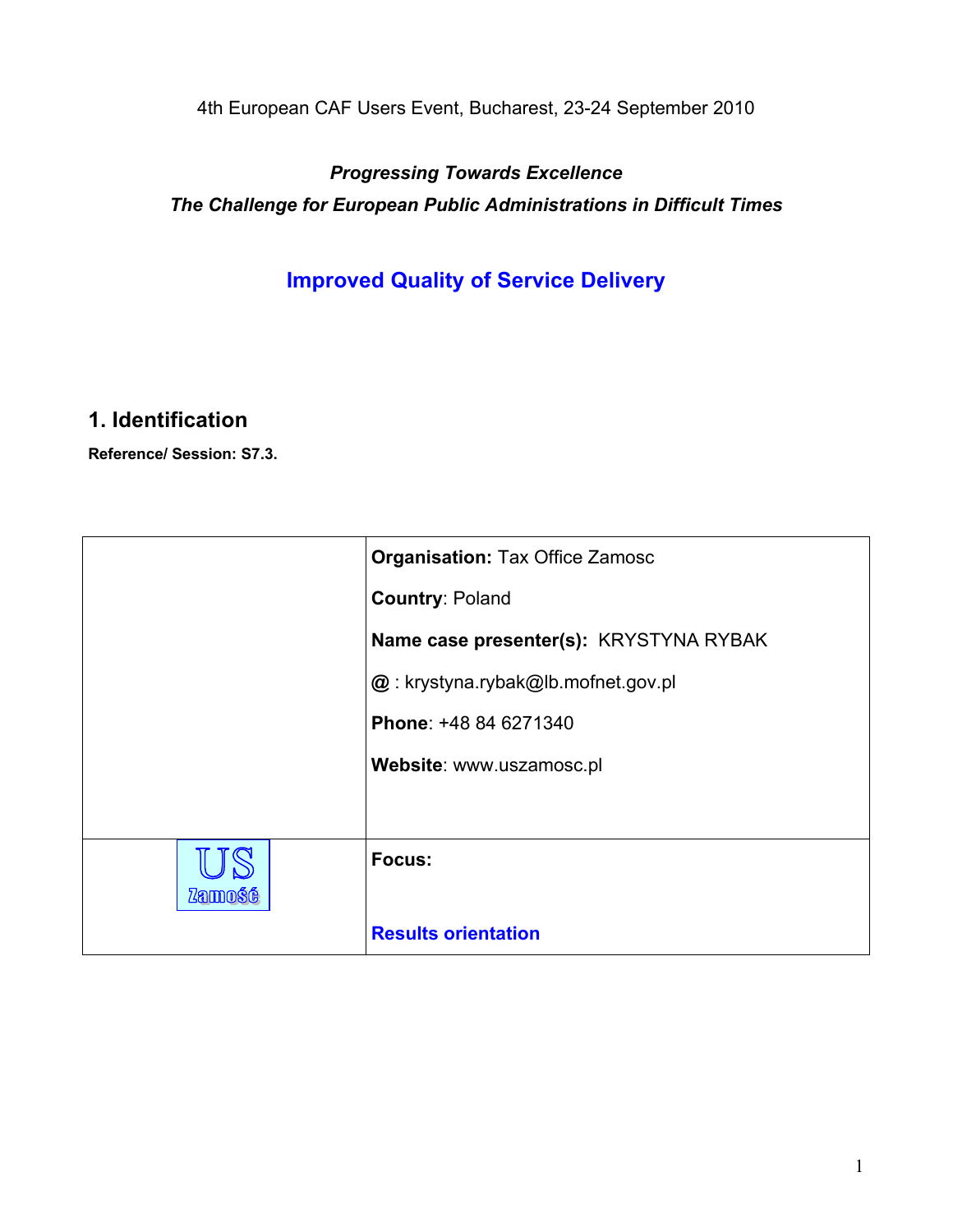## **2 Quality Improvement issues**

Quality Management System was implemented in The Tax Office in 2005. The organization defined the processes, established and implemented procedures, instructions and information cards. The Quality Manual became a compendium of information about the system. According to the implemented Quality Policy the top as well as the middle management is involved in quality issues. Meeting the customer requirements became a goal in the whole organization. This principle has been applied in the **certificates' service procedures**. The first experiences with the CAF model began at the end of 2008. During the year 2009 the CAF Project Group was meeting with the management, Quality Officer and a staff to realise a self-assessment, analyse the processes, review the areas of activity, make an improvement cycle and finally establish four good practices. "Improved Quality of Service Delivery" was one of the good practices and concerned the certificates' issue. The management of the office and Quality Officer established the main and specific tasks to obtain the most effective and efficient services.

#### **Main objectives:**

- 1) issuance of certificates on the spot
- 2) fast service
- 3) high-quality service
- 4) maximal reduction of clerical errors
- 5) high level of customer satisfaction

#### **Specific objectives:**

- 1) detailed characteristics of our current and potential customer groups
- 2) understanding the customers' needs and preferences
- 3) precise strategy and procedures focused on fast and effective service
- 4) customer-orientated staff (polite, friendly to customers, understanding their needs)
- 5) systematic staff training
- 6) adjusting working hours to the need of the customer
- 7) signing an official Agreement with District Social Aid Institutions (DSI)
- 8) regular monitoring of customer satisfaction

Self-assessment procedure (performed in accordance to CAF method) carried out in 2009 allowed to establish a good practice concerned with the certificates' issue. It also discovered more potential areas to improve. All activities were implemented to achieve optimal effects and bring the organization closer to TQM maturity stage in the area of Result Orientation.

#### **3. Case background**

The Tax Office in Amos is a part of the public sector and provides internal revenue services. It is one of 401 tax offices in the country that deal with the registration of taxpayers, tax assessment, audit and collection, enforcement of tax liabilities and performance of investigation against fiscal offences.

Apart from the taxation area, one of the most important activities of the office is the certificates' service. The tax office issues the certificates which confirm income, employment or self-employment, a form of business activity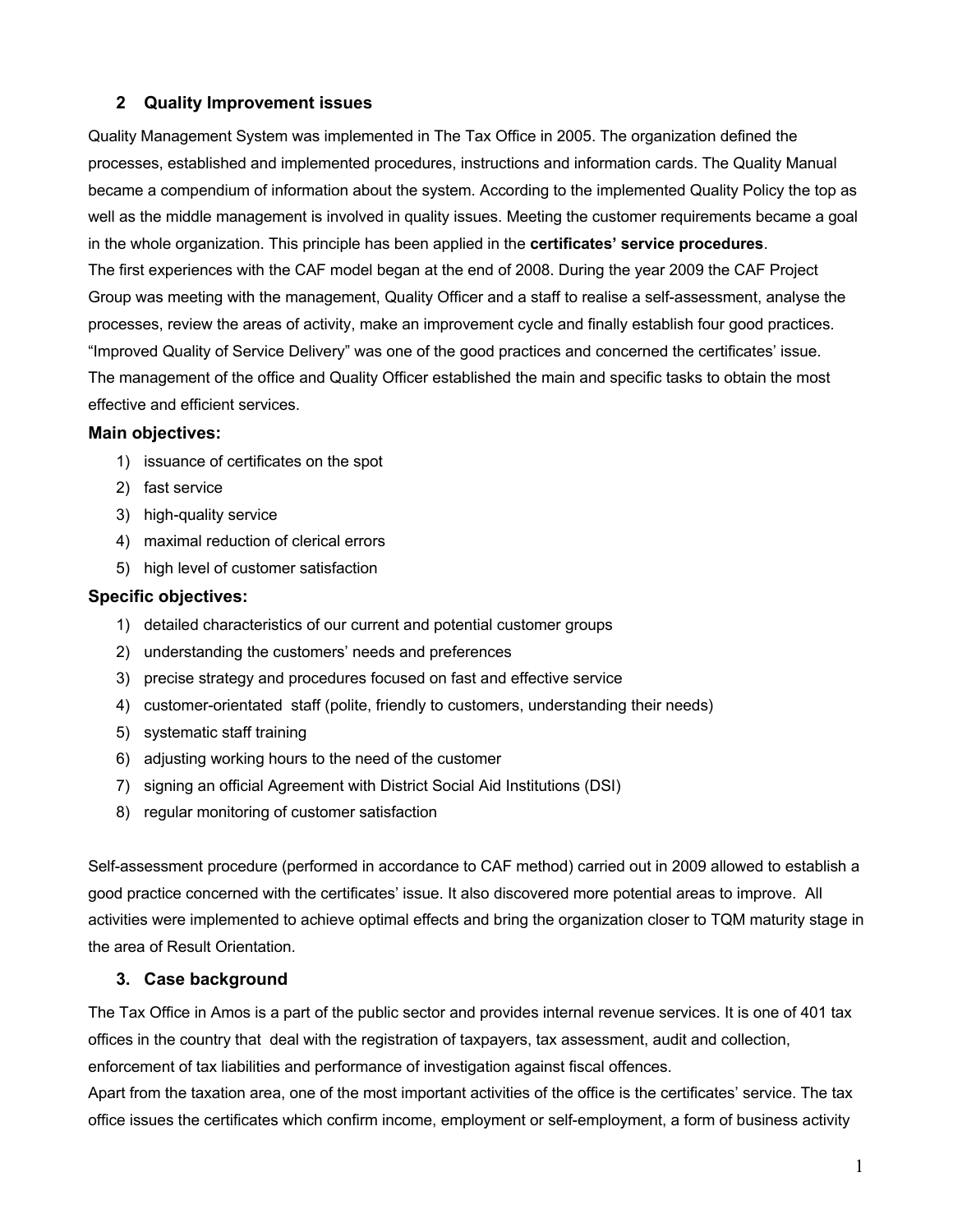and other information. The long queues in the office, a large volume of certificates issued per year (2007: 54 667, 2008: 51 643, 2009: 49 237) and the customers' opinions in the conducted surveys convinced the management to the need to introduce certain improvements. The office management, Quality Officer and the staff began to plan and implement the improvement solutions in the years 2007-2008.

One of the vital objectives for the organization was to realize customer's necessity: "Receiving a certificate during one, short visit in the office" (regulatory background: the certificate is being issued on a specific request and has to be issued within 7 days from the day of applying). Approximately 77-82 % of all certificates are issued for the customers who need them as a confirmation of their income for the two groups of organizations: District Social Aid Institutions, or schools and universities. In order to plan the changes, it was essential to bear in mind that about 70-75% of certificates are issued in a short period of the year, namely in the **four** months of August, September, October and November (law obligations). This means that a huge number of customers visit the tax office in those four months.

The needed improvements were implemented: customer service hall modernization, training for the front office staff, change of the working hours, improvement of information and communication with customers. Those activities brought positive results but the average time spent in a queue by a customer was still too long. That's why an official Agreement (voluntary cooperation) with the 15 District Social Aid Institutions (DSI) was signed in 2008. Customers can submit the application forms on the area of their district without having to visit the tax office. The DSI are sending the forms to the tax office then the certificates are issued at the back office and sent to the DSI immediately. That solution has decreased the number of customers in the office and thus improved the quality of service.

Regular surveys are performed in the office to monitor the level of customer satisfaction. They show that the clients are very satisfied with all of the organizational changes and the agreement signed with DSI.

#### **4. The Actors**

The certificates' delivery procedure has been improved with the organization's own resources and the involvement of the local 15 District Social Aid Institutions (DSI). Subjects involved and responsible: management, staff, Quality Officer (person responsible for the project and the pilot of the project), CAF Coordinator, representatives from the DSI.

#### **5. The Work process / the Approach**

According to the Quality Management System and the CAF model implemented in the office, a concept of Deming circle was implemented -**PLAN (**description of the current situation, definition and the needs exploration), **DO (**realization of the improvements: Customer Hall Service changes, training of the staff, communication), **CHECK AND ACT (**observations of the results ->insufficient changes-> signing an agreement with DSI, other changes). Both the management and staff were heavily involved in the performance of the changes.

In the effect of implementation of the new solutions, the following key tasks were performed:

■ Customer Service Hall modernization :

1/ chairs and tables for the customers - to sit and fill in the documents,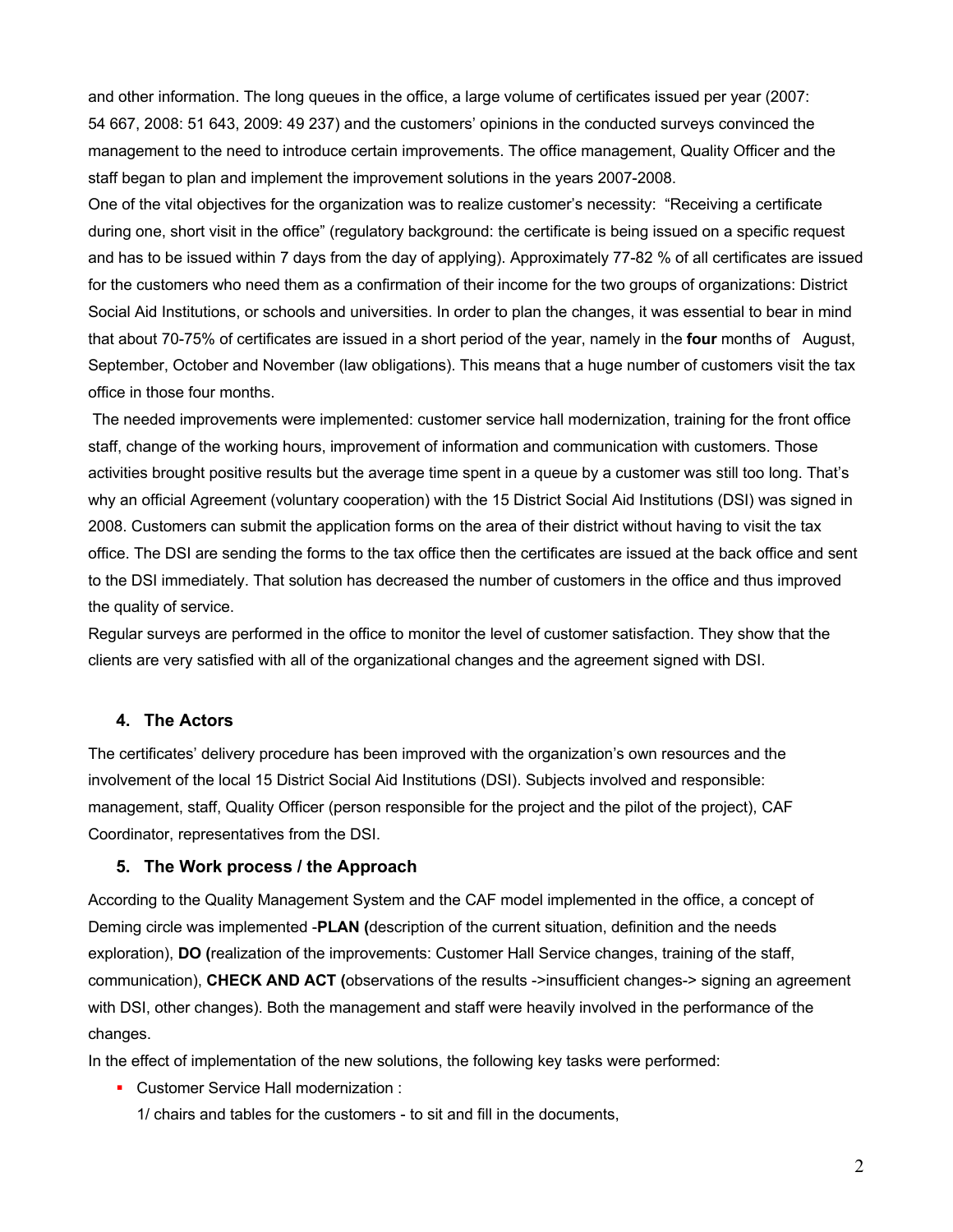- 2/ more front office stands for customers
- 3/ clear, simple description of the stands
- 4/ front office staff with excellent communication skills
- 5/ technological equipment of the stand (workstation, printer)
- 6/ box for the documents (for those who do not want to wait)
- 7/ shelves for the claim forms, questionnaires
- 8/ self-service information kiosk
- Convenient software as a tool :
	- 1/ effective network application to compute the tax-payer's income
- Meetings and trainings for the staff :
	- 1/ meetings with the management, information about plans and solutions
	- 2/ internal trainings for the front office staff
- § Working hours (07:00-18:00 on Mondays, 07:00-15:00 other days)
- **Improving information-flow and communication with customers :** 
	- 1/ simple format of a claim form for a certificate
	- 2/ accessibility of a claim form: paper form customer service hall, DSI, website
	- 3/ Information Card: "Certificates' Issue" (paper form: customer hall, website)
	- 4/ Information on the website: www.uszamosc.pl
	- 5/ Advertisements in the local papers about the certificate service
	- 6/ Interviews on the local TV channels
- Customer satisfaction surveys :
	- 1/ regular, planned and direct surveys
- Signing an Official Agreement with the 15 DSI

#### **6. The Measure of Success**

Careful attention is given to customer feedback- regular, planned surveys are conducted and the questionnaires are analyzed to provide the best service and to check customer satisfaction. The high customer satisfaction is a real goal.

Benefits for customers:

- $\frac{1}{\sqrt{1}}$  receiving a certificate during one, short visit in the office
- $\downarrow$  reduction of queue (up to 15-20 minutes)
- Time and money saved to a great number of customers contacting by DSI (In 2009 the tax office issued 29376 certificates for DSI, DSI sent 8124 filled forms. This number of potential customers (27,5 %) was released from the need to visit the tax office to obtain a certificate)
- $\ddot{\bullet}$  simple application forms
- $\ddot{+}$  easy access to forms (office, the World Wide Website, social institutions)
- **↓** user-friendly Customer Service Hall
- $\ddot{\bullet}$  high-quality customer service

Benefits for the office: